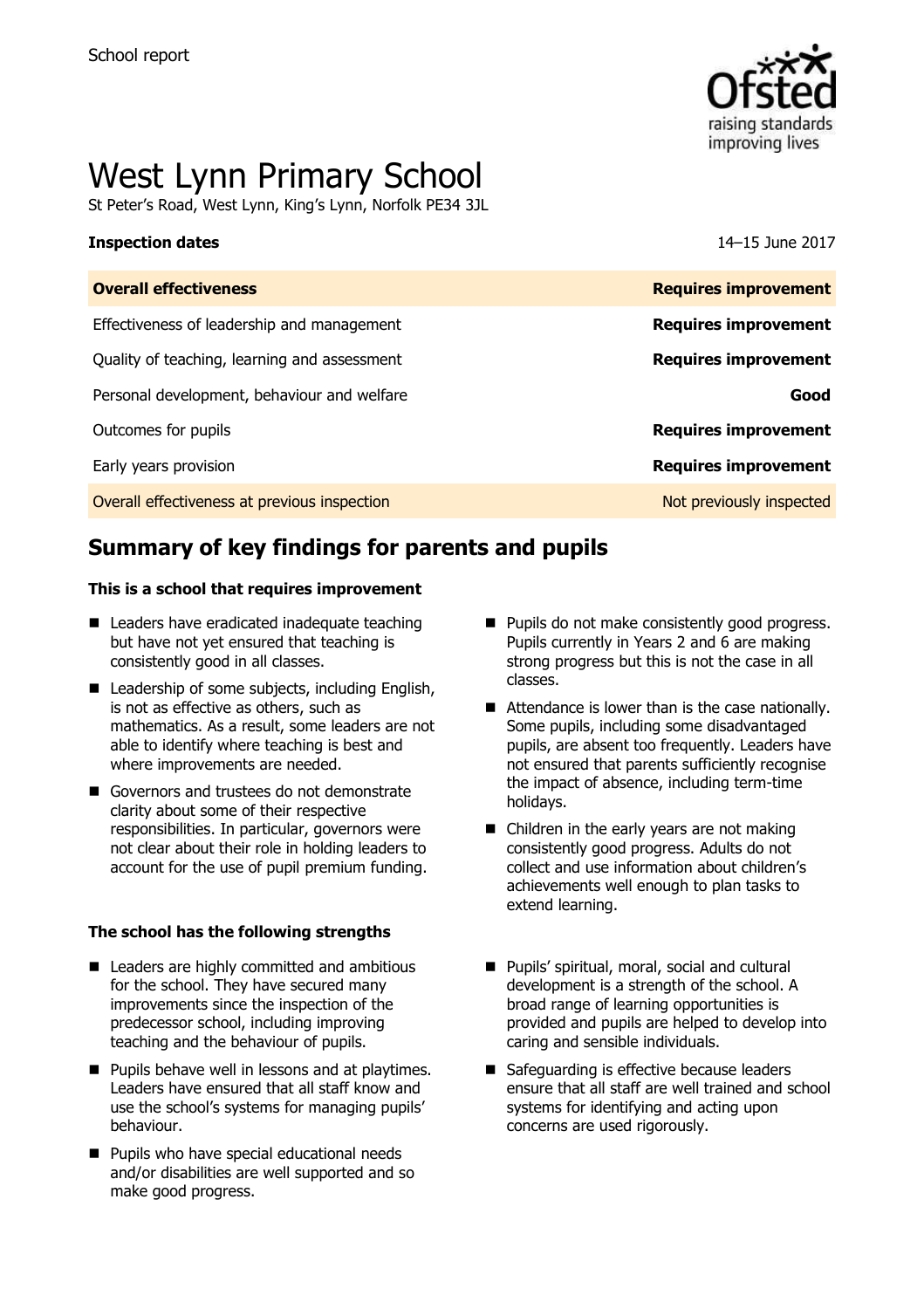

## **Full report**

### **What does the school need to do to improve further?**

- **Improve teaching by ensuring that:** 
	- the best practice evident in some classes is shared more widely
	- pupils have better opportunities to develop their writing skills in different contexts in some classes
	- teachers have equally high expectations of what pupils can achieve within lessons
	- teachers plan lessons which consistently meet the needs of all groups of pupils.
- Improve the early years provision by ensuring that:
	- teachers take greater account of children's strengths and weaknesses on entry and plan for their individual needs more closely, for example through developing their literacy skills
	- adults collect and use assessments of children's achievements more effectively to plan tasks which will extend and accelerate their learning.
- **IMPROVE LEADERSHIP and management by ensuring that:** 
	- clear responsibilities and accountabilities are established between trustees and governors so that leaders are held to account more rigorously for spending decisions, such as the use of funding for disadvantaged pupils
	- all middle leaders are able to secure improvement through accurate knowledge of pupils' achievement and the quality of teaching and learning
	- leaders take further action to improve attendance including for pupils who are disadvantaged and those who have special educational needs and/or disabilities.

It is recommended that an external review of governance should be undertaken in order to assess how this aspect of leadership and management may be improved.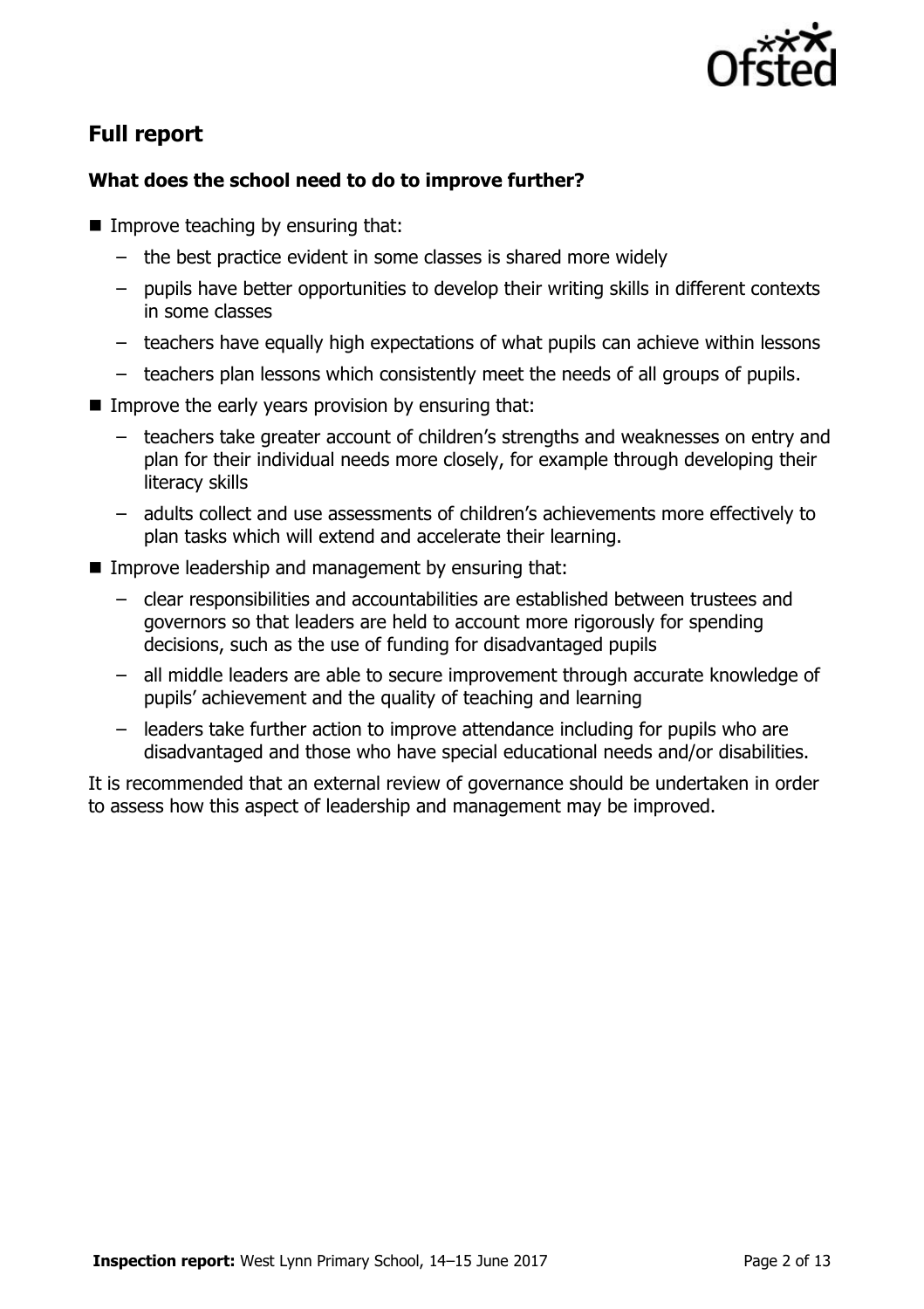

# **Inspection judgements**

### **Effectiveness of leadership and management Requires improvement**

- Leaders have successfully eradicated inadequate teaching and continue to provide good support for teachers to help them improve their practice. However, leaders have yet to establish consistently good teaching across all classes. Difficulties in recruiting staff have hampered improvements in teaching.
- Some subjects, such as English, are not led as effectively as others. Checks on the teaching of reading, for example, are not regularly carried out to identify where it is most and least effective so that further improvements can be implemented to improve pupils' progress. By contrast, the leadership of mathematics is effective and leaders are implementing changes which are securing improvements in pupils' basic mathematics skills, their reasoning and their problem-solving.
- Senior leaders are highly ambitious for the school. They work effectively as a team and carefully track the progress of pupils. Together, they plan additional support for those who need it. As a result, the attainment of pupils, while still too low in some classes, is improving.
- Leaders make their high expectations clear to staff. They have established systems and policies which reflect these expectations, including how staff manage behaviour. They have regular staff meetings to reinforce key messages. Leaders support the professional development of staff, including those who are new to the profession, so that they develop their skills. As a result, teaching, while not yet consistently good, has improved since the inspection of the predecessor school, when teaching was judged to be inadequate.
- Behaviour was also judged inadequate in the predecessor school inspection report, and is now good because leaders have ensured that there are clear systems and procedures for managing pupils' behaviour which staff understand and use.
- Pupils who have special educational needs and/or disabilities are catered for well because leaders have established a culture of inclusion in the school and additional funding for these pupils is carefully targeted. Pupils, including those who are new to the school, are quickly made welcome and incorporated into the school community because their needs are met well.
- Funding for disadvantaged pupils is used appropriately to provide support for pupils' academic and emotional needs. This support is helping some pupils to catch up. However, some disadvantaged pupils, despite this additional support, are still not making the rapid progress needed to reach the expected standard because class teaching is variable.
- A broad curriculum is in place with lots of interesting opportunities for learning in lessons, in clubs and through a wide range of visits. Funding to promote participation in sports is used effectively and pupils enjoy taking part in competitions and events in school and with other schools.
- Pupils' spiritual, moral, social and cultural development is promoted well and is a strength of the school. This is because leaders are determined to ensure that pupils develop into caring, well-rounded individuals. Pupils learn about values, including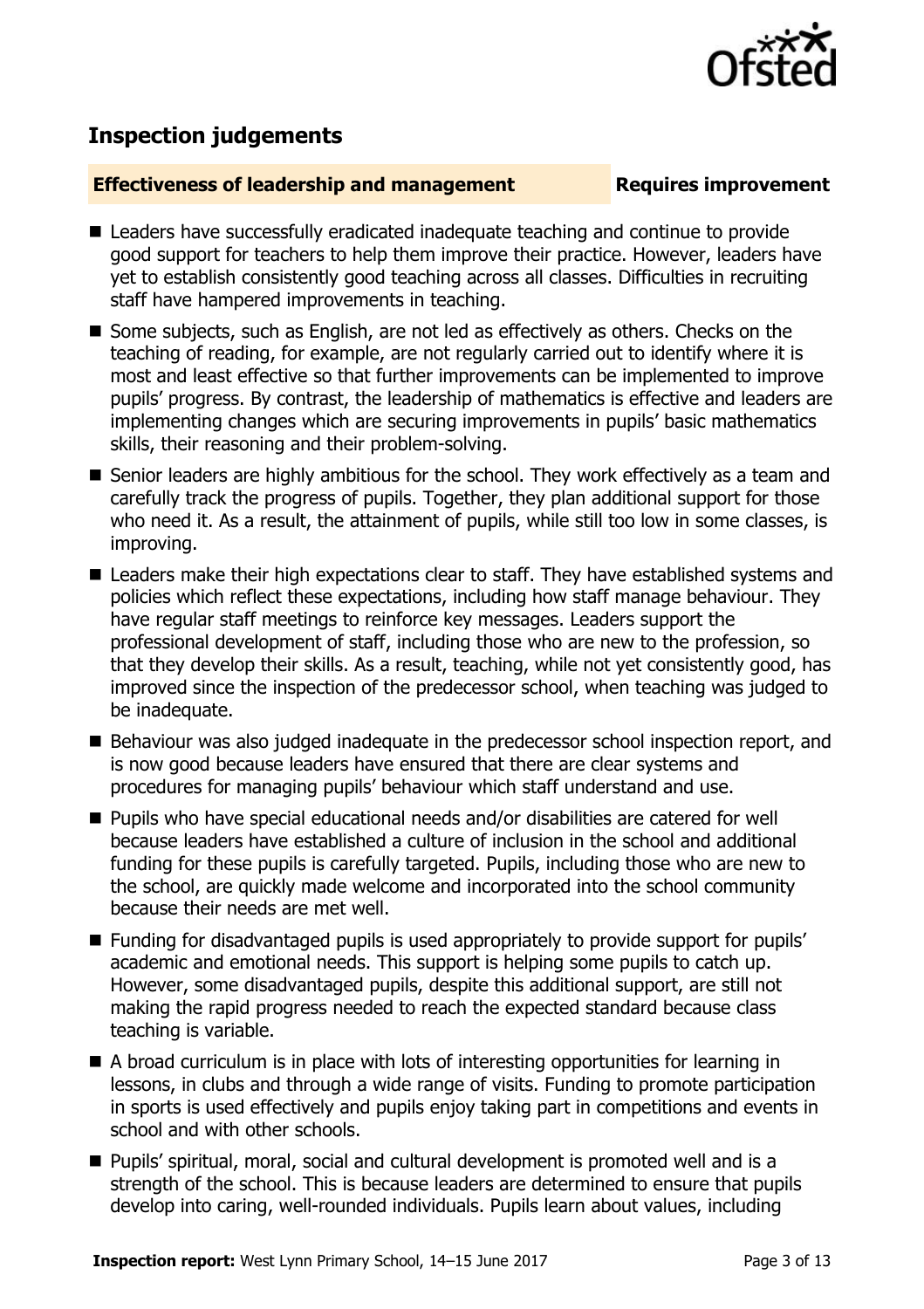

British values such as tolerance and justice, because these are taught in assemblies and in classes. Pupils live out these values. They are polite and conduct themselves well. They spoke with inspectors about the importance of treating everyone with respect, regardless of their backgrounds.

■ The large majority of parents who responded to Ofsted's online questionnaire, Parent View, and those to whom inspectors spoke during the inspection, were highly positive about the improvements that leaders have brought about at the school. One parent commented, 'I believe this school is going from strength to strength. I would highly recommend this school to anyone' and another, 'The executive leadership team is extremely supportive and encourages parental involvement.' A few parents expressed concerns about behaviour at the school, but these concerns were not borne out by inspection evidence.

### **Governance of the school**

- Governors and trustees are highly committed to the school and determined to ensure that it continues to improve. However, there is a lack of clarity about some responsibilities. For example, governors were not clear that they were responsible for holding leaders to account for the use of pupil premium funding. As a result, plans for the use of this funding were not checked thoroughly when presented to governors. Governors discuss the progress of pupils who are disadvantaged regularly but are not using this information to reflect sharply enough on where funding has been used to best effect.
- Governors visit the school often and meet with leaders to discuss the school's strengths and weaknesses. They have confidence in leaders but balance their support with challenge when needed. For example, governors questioned leaders about attendance and steps taken to improve this.
- Trustees support the school well. They regularly monitor the school's performance using assessment information, and also provide school advisers who check on other aspects of the school's work and who provide additional support and challenge for leaders. Trustees regularly commission external evaluation of the school's work from consultants, which helps them maintain a clear perspective on the school's improvement journey.

### **Safeguarding**

- $\blacksquare$  The arrangements for safeguarding are effective.
- Keeping pupils safe is central to the work of the school. Because some leaders also work in the two partner schools, leaders have ensured that there are sufficient trained professionals available in school to deal with any concerns whenever they may occur. Leaders have also ensured that their systems for recording concerns and action taken are rigorous and clear so that all of the lead professionals know exactly what has taken place or needs to happen next. Training for staff is regular and effective. Concerns forms completed by staff demonstrate that staff know what to look for that may indicate a child is at risk of harm. Action is taken swiftly when needed and leaders work closely with external agencies to ensure that pupils are kept safe. Checks on staff are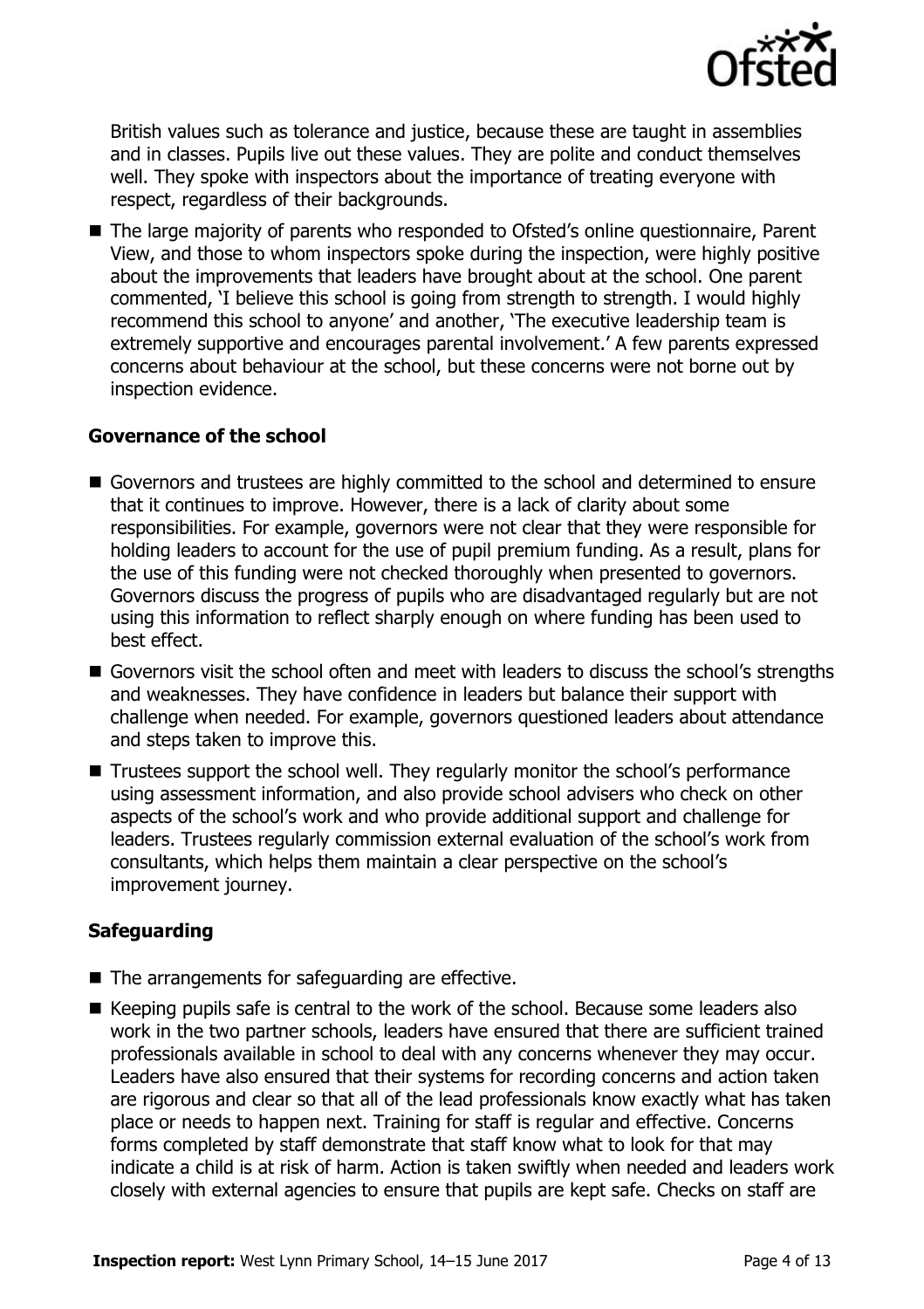

carried out in accordance with requirements and records of these are kept accurately.

■ Leaders ensure that pupils are taught about how to keep themselves safe online. Pupils spoken to during the inspection demonstrated a high level of awareness about what information they should and should not share when online. Leaders have also helped parents to increase their awareness of possible risks around technologies, and how they can help keep their children safe. Parents' meetings are held and each newsletter includes a tip for parents about safety online which acts as a regular reminder to them.

### **Quality of teaching, learning and assessment Requires improvement**

- Teaching, while strong in places, is not consistently good. In some classes, teachers do not have high enough expectations of what pupils can achieve and so pupils' progress is slower than it should be.
- In some classes, teachers do not use time as effectively as they could and this slows the pace of learning. For example, sometimes teachers allow pupils to discuss for too long when this is not moving their learning on.
- Sometimes, teaching is less effective because tasks are not well planned to make the most of learning. For example, in some classes pupils practise aspects of grammar regularly but are not given sufficient opportunities to learn about how this could be used in different contexts. As a result, pupils do not apply this learning to their own writing.
- In some classes and subjects, such as in mathematics in Year 6, the most able pupils are given challenging tasks which deepen their knowledge and understanding well. However, sometimes the most able pupils are not challenged sufficiently. For example, in some classes in subjects such as science and history, all pupils complete similar tasks. As a result, the most able pupils do not make as much progress as they should.
- **Pupils develop their writing skills within other subjects inconsistently. In some classes,** pupils write about history and science, reinforcing their knowledge of information texts and recounts. In other classes, sheets are provided which restrict pupils' writing and do not enable them to reinforce the writing skills taught in English lessons.
- Teachers have good relationships with pupils. In some classes, this is particularly strong, for example in Years 2 and 6. In these classes, pupils are eager to please their teachers. They respond with enthusiasm to teachers' questions and concentrate hard on tasks provided for them. In these classes, pupils make rapid progress in their learning.
- In some classes, teachers make good use of questioning to probe pupils' understanding and use misconceptions well to extend learning. For example, in Year 2 when pupils mispronounced a sound in a phonics session, the teacher used this to reinforce the correct pronunciation.
- In some classes, teachers provide good opportunities for developing pupils' reasoning and problem-solving in mathematics. For example, pupils respond to questions such as 'Why is this answer incorrect?' This is helping pupils to extend their understanding of mathematical concepts.
- $\blacksquare$  Homework is used well to encourage pupils to apply what they have learned in lessons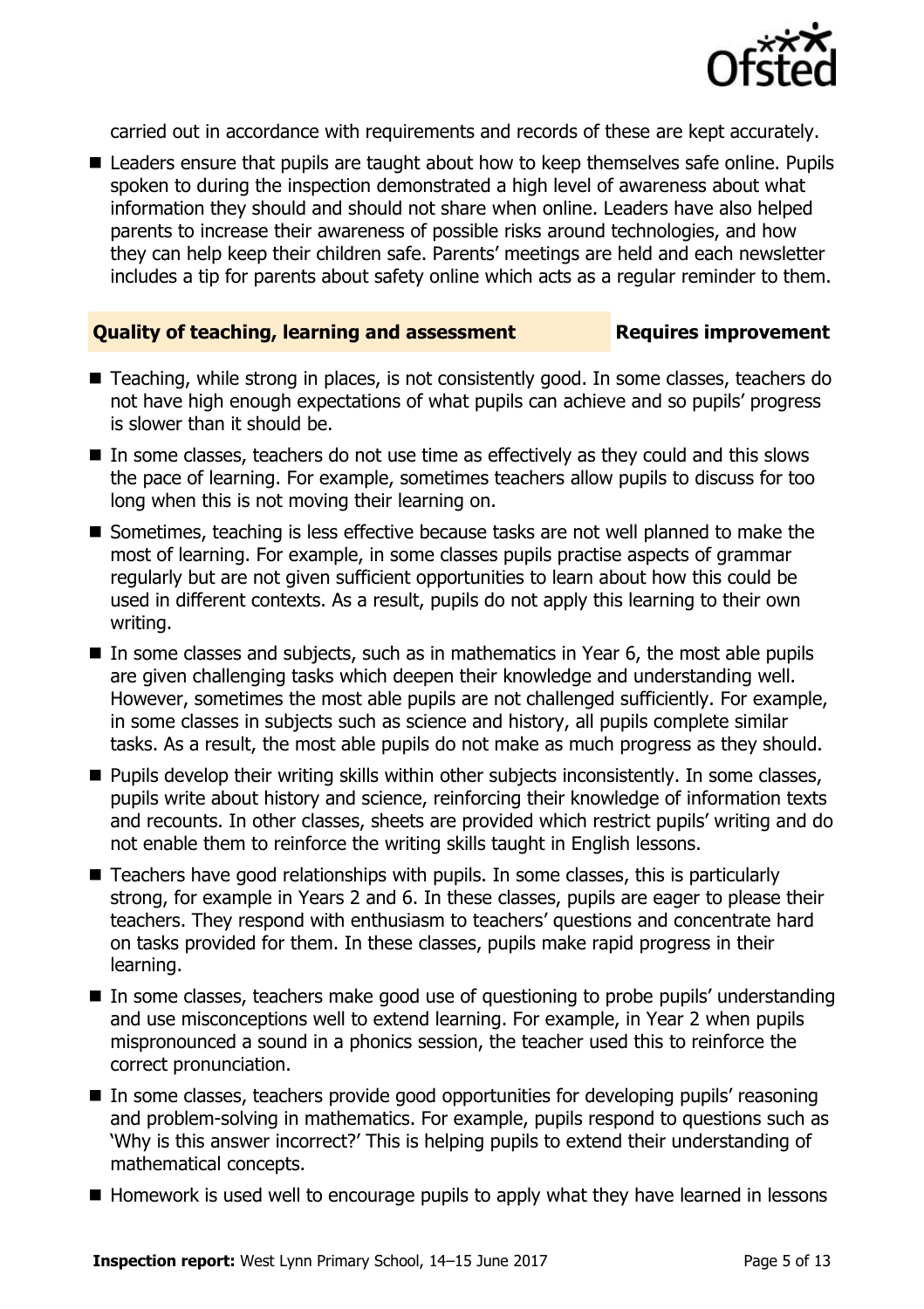![](_page_5_Picture_0.jpeg)

within a variety of contexts and extend their knowledge. Pupils complete interesting projects at home, for example finding recipes from around the world and making collages about different countries as part of a topic on places.

■ Teaching assistants make a valuable contribution to learning. They support individual pupils and groups well, asking questions and explaining concepts. In some classes, teachers and teaching assistants work very effectively together because teachers make clear to teaching assistants in discussions and planning what pupils should achieve within each lesson and how to support them.

### **Personal development, behaviour and welfare Good**

### **Personal development and welfare**

- The school's work to promote pupils' personal development and welfare is good.
- Pupils are confident and articulate. They are keen to talk about their learning with adults and with each other. This is because adults provide lots of opportunities for discussion during lessons.
- Pupils who have special educational needs and/or disabilities have their needs met well. They are supported in class and through small-group support because adults are all aware of their individual needs and know how best to meet these.
- **Pupils are encouraged to develop positive attitudes towards learning, such as resilience** when faced with a tricky problem in mathematics. They are given challenges at different levels and encouraged to choose the one that will extend their learning. Pupils told inspectors that this is a school where 'It's good to make mistakes; that's how you learn.'
- **Pupils say that school is a safe place and are confident that an adult will help them if** they have a problem or worry. The majority of parents agreed that their child is safe in school. Pupils know what bullying is because this is taught regularly. They say that bullying is rare in school. One pupil summed up the views of others spoken to by inspectors, saying, 'There are occasional fall-outs, but nothing serious.'
- Pupils' spiritual, moral, social and cultural development is promoted well. Pupils develop their social skills, for example through taking part in inter-school competitions and events. They are given opportunities to develop their creative skills through art projects and performing plays. Pupils learn about different cultures and faiths in lessons and told inspectors that 'we are all unique'. Pupils take part in a wide range of community and church events, such as Remembrance Sunday, and dance events. They learn about responsibility, for example through becoming road safety ambassadors and school councillors.
- In some lessons, where teaching is less effective, pupils do not concentrate on their work as well as they should because they do not know exactly what is expected of them.

### **Behaviour**

 $\blacksquare$  The behaviour of pupils is good.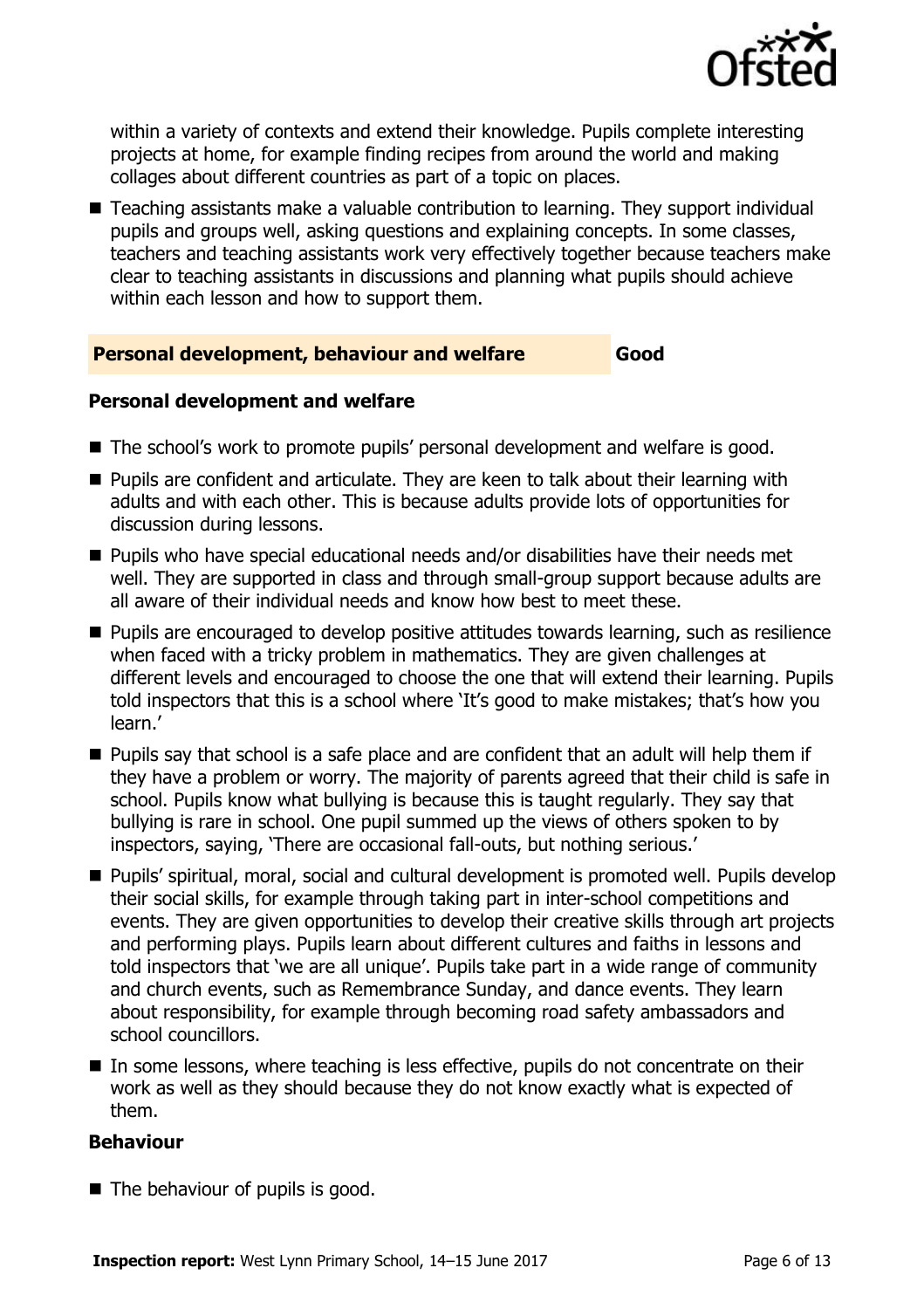![](_page_6_Picture_0.jpeg)

- **Pupils behave well in lessons and around the school. In classes, pupils are cooperative** and respectful. They hold doors open for adults and for each other. Pupils told inspectors that playtimes are happy times. At lunchtimes, pupils enjoy playing together and socialising. For example, during the inspection, pupils were enjoying eating their packed lunches outside, requiring little adult intervention because everyone behaved very sensibly.
- **Pupils who have behavioural difficulties are well managed and rarely disrupt learning.** This is because adults know pupils well. They establish good relationships with them and good support is provided when needed for individuals.
- **Pupils enjoy coming to school and leaders have put in place rewards for good** attendance such as extra playtime. However, attendance remains below that found nationally and the attendance of some disadvantaged pupils and pupils who have special educational needs and/or disabilities is too low. Leaders are rightly concerned about some pupils' attendance and are working closely with attendance officers and with parents to reduce absence.

### **Outcomes for pupils Requires improvement**

- In 2016, the proportion of pupils who achieved the expected standard in Year 6 in reading, writing and mathematics was much lower than was found nationally and progress in mathematics and reading was also low. Leaders explained that this cohort included a relatively high number of pupils who had special educational needs and/or disabilities who made progress but did not achieve the expected standard. They also acknowledged that many of these pupils suffered from previously weak teaching and so had much ground to make up in their learning.
- Current Year 6 pupils are making good progress from their starting points. As a result, leaders expect outcomes for this group to be in line with national averages. Inspection evidence, including work in pupils' books, indicates that standards for most pupils in reading, writing and mathematics are at least those expected and for some are higher than this.
- Outcomes in Year 2 for reading, writing and mathematics in 2016 were lower than that found nationally. However, current Year 2 pupils are making good progress from their starting points.
- In other year groups, progress and attainment are variable overall and the progress of different groups of pupils also varies. For example, in some classes the least able are making good progress and the most able less progress than they should. In other classes, the opposite is true. Where the proportion of pupils at the standard expected for their age is low, not all pupils are making the progress expected of them. In some classes, too few pupils are making the faster progress that is needed for them to reach the standard expected.
- In Year 1 in 2016, the proportion of pupils that met the expected standard in the Year 1 phonics check was above that found nationally. However, leaders are aware that fewer of the current pupils in Year 1 are on track to reach this standard. This is because the teaching of phonics has not been as strong as in the previous year. Leaders have identified this and taken steps which are improving matters.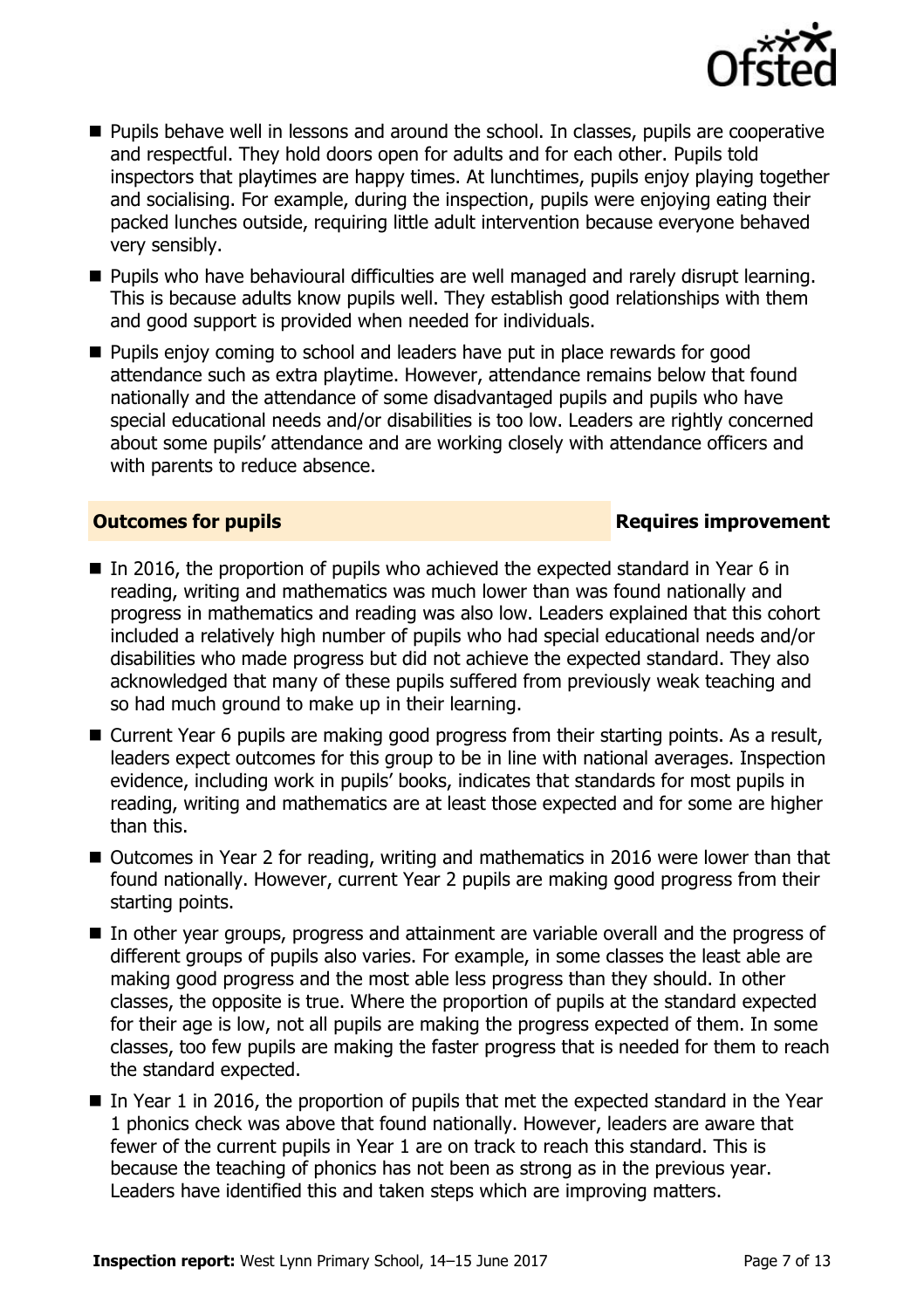![](_page_7_Picture_0.jpeg)

- In English and mathematics, greater challenge has been provided for the most able pupils, especially in Years 2 and 6. As a result, some pupils have made rapid progress and more pupils are now working above the expected standard in these year groups than was the case previously.
- In subjects such as science and history, the most able pupils in some classes are not challenged sufficiently because teachers do not provide tasks to extend them. As a result, in some classes these pupils are not making as much progress as they could.
- The progress of disadvantaged pupils is variable. In some classes, disadvantaged pupils including the most able disadvantaged pupils, are making rapid progress. However, some disadvantaged pupils are making slower progress because teaching is not as well matched to their individual needs.
- Pupils who have special educational needs and/or disabilities make good progress because leaders carefully identify individual needs and check that the support provided for pupils is proving effective.

### **Early years provision Requires improvement**

- The proportion of children who reached a good level of development in 2016 was above that found nationally. However, leaders are aware that a lower proportion of children who are currently in Reception will reach the standard this year. This is partly because a number of children joined the class mid-year and also because the progress of children in the early years is not consistently good. For example, only half of those children who started in the Reception class with skills well below those typical for their age are making good progress. Consequently, some children are not well prepared to start in Year 1.
- Children's learning journeys demonstrate that children enjoy a good range of learning activities. However, adults do not collect and use assessments of children's achievements well enough to plan tasks which will extend and accelerate their learning.
- Adults know that a weaker area for some children when they start school is their literacy skills. Despite this, they do not plan enough regular opportunities to develop these skills within other areas of learning. The learning environment is attractive and well resourced. Children have a good range of activities inside and outside such as the mud kitchen, sand play and role play.
- Adults often support children well. For example, an adult helped a child at an early stage of learning English to understand by using technology. Most adults intervene in children's play well. Sometimes, however, adults do not intervene to develop children's skills, such as their knowledge of the direction of reading in English.
- Children are kept safe in the Reception class. Adults are careful to make sure that the environment is well managed and that children know the rules of the classroom.
- Children behave well in the early years. They are cooperative and sensible. They share resources well and are keen to talk with adults and with each other.
- Leaders have developed positive relationships with parents so that they support their child's learning. Home visits are carried out prior to children starting school. Parents are regularly invited to contribute to children's learning journals and to come in to find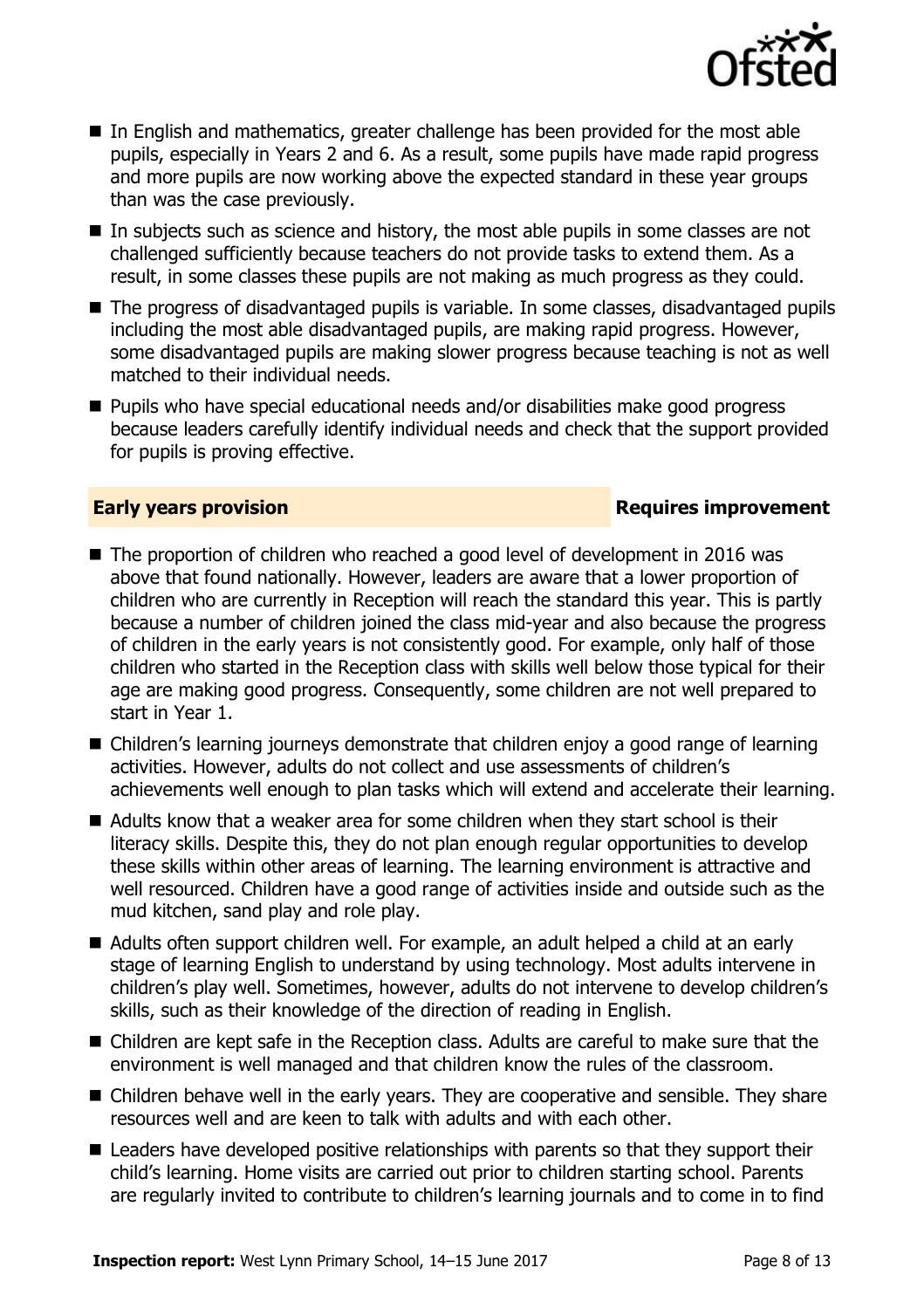![](_page_8_Picture_0.jpeg)

out about aspects of the curriculum such as phonics. Good links are made with feeder nurseries so that transition into school is smooth.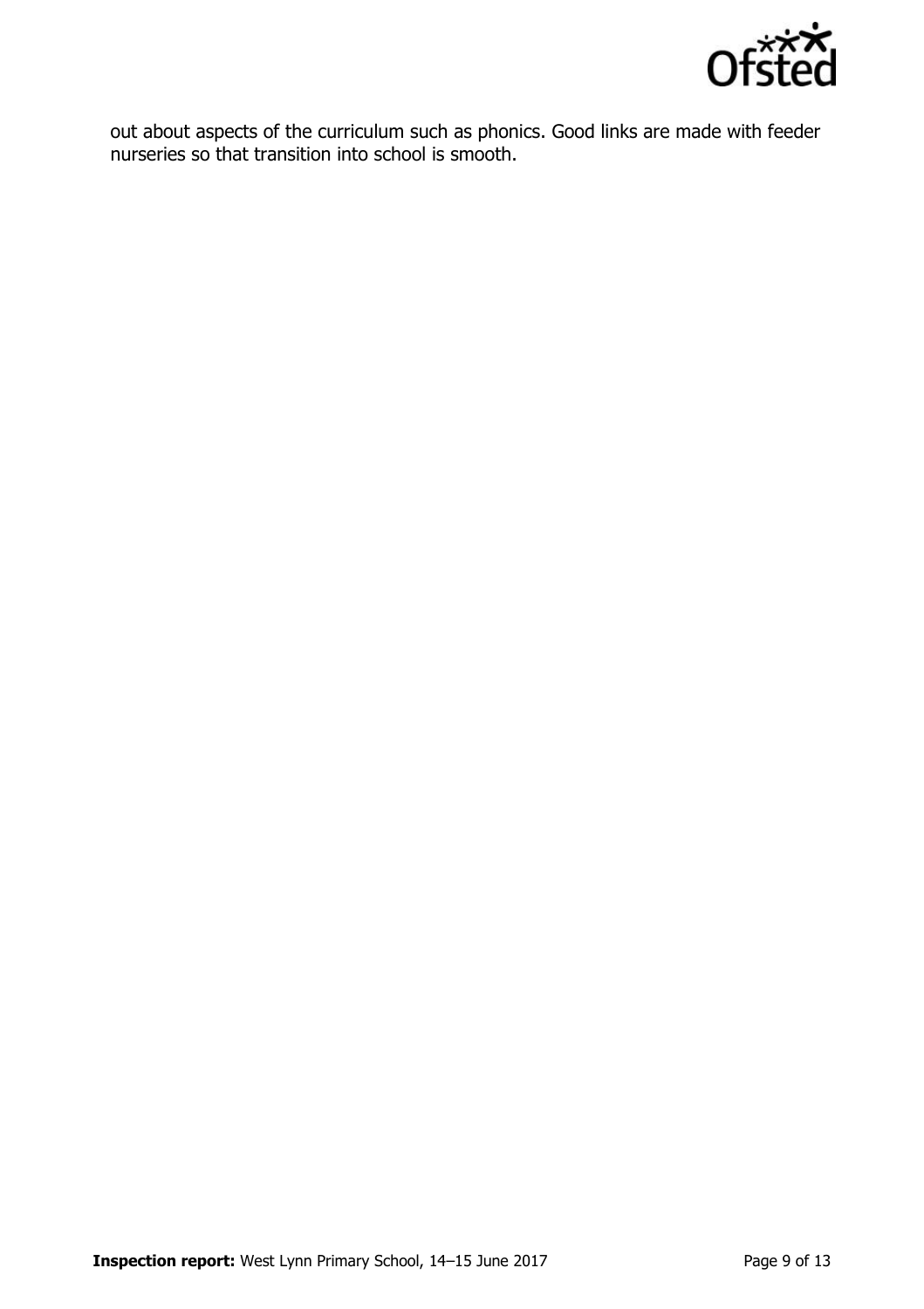![](_page_9_Picture_0.jpeg)

# **School details**

| Unique reference number | 141168         |
|-------------------------|----------------|
| Local authority         | <b>Norfolk</b> |
| Inspection number       | 10031333       |

This inspection of the school was carried out under section 5 of the Education Act 2005.

| Type of school                      | Primary                        |
|-------------------------------------|--------------------------------|
| School category                     | Academy sponsor-led            |
| Age range of pupils                 | 5 to 11                        |
| <b>Gender of pupils</b>             | Mixed                          |
| Number of pupils on the school roll | 160                            |
| Appropriate authority               | The West Norfolk Academy Trust |
| Chair                               | David Marsh                    |
| <b>Executive Headteacher</b>        | Joanne Borley                  |
| Telephone number                    | 01553 772330                   |
| Website                             | www.westlynn.norfolk.sch.uk    |
| <b>Email address</b>                | office@westlynn.norfolk.sch.uk |
| Date of previous inspection         | Not previously inspected       |

### **Information about this school**

- The school meets requirements on the publication of specified information on its website.
- The school complies with Department for Education guidance on what academies should publish.
- The school is part of a multi-academy trust and shares its headteacher, deputy headteacher and leader for special educational needs with two other schools within the trust.
- The school meets the current government floor standards which set the minimum standard expected for pupils at the end of Year 6 in reading, writing and mathematics.
- The school is a smaller school than is found on average nationally.
- The majority of pupils are of White British background.
- The proportion of pupils who are known to be eligible for free school meals is above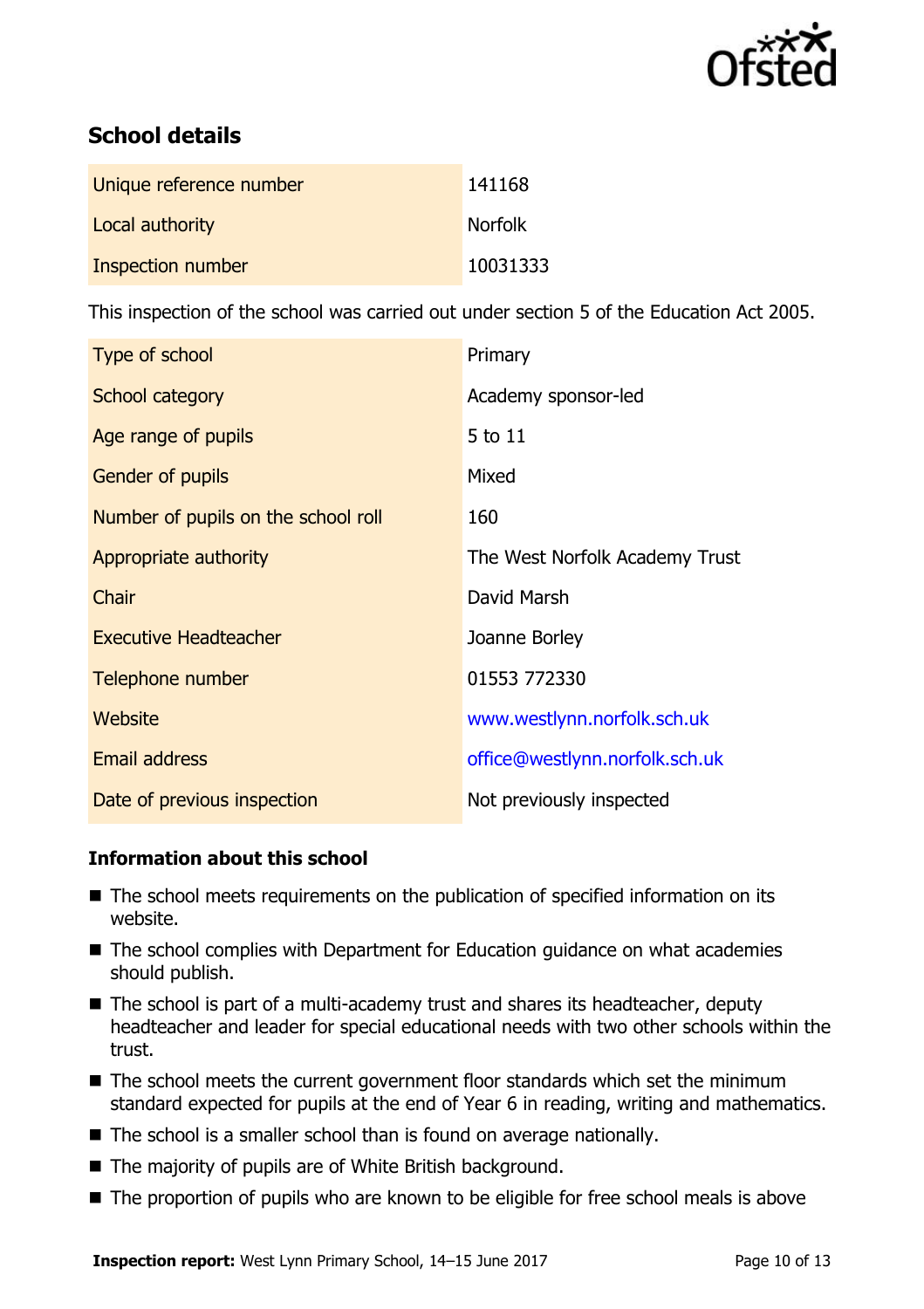![](_page_10_Picture_0.jpeg)

that found nationally.

■ The proportion of pupils who have special educational needs and/or disabilities or who are supported by an education, health and care plan, or statement of special educational needs, is above average.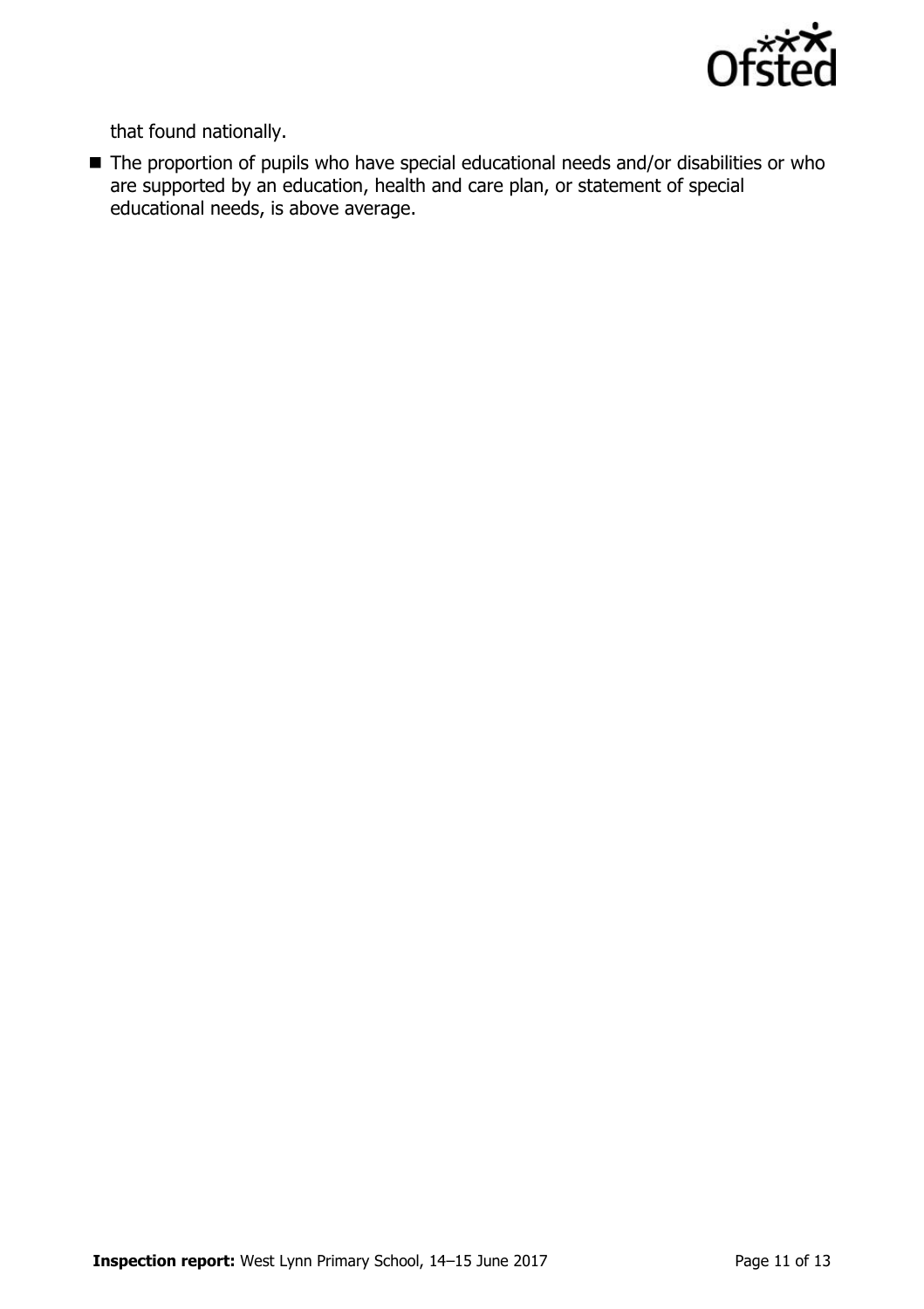![](_page_11_Picture_0.jpeg)

# **Information about this inspection**

- Inspectors observed lessons in all classes. Some observations were carried out jointly with senior leaders.
- Inspectors looked at pupils' books, school assessment information, leaders' evaluation of teaching and learning and a range of school documents.
- Inspectors spoke with a small number of parents, took account of 43 responses to the Ofsted questionnaire, Parent View, and met with some pupils from Years 4, 5 and 6.
- $\blacksquare$  Inspectors listened to a small number of pupils read.
- $\blacksquare$  The inspectors spoke with three members of the governing body, one of whom is also a trustee, with three members of the academy trust and with some subject leaders.
- Policies and procedures for the safeguarding of pupils were examined, including mandatory checks made during the recruitment of new staff.

### **Inspection team**

Maria Curry, lead inspector **Her Majesty's Inspector** 

Lyn Beale **Contract Contract Contract Contract Contract Contract Contract Contract Contract Contract Contract Contract Contract Contract Contract Contract Contract Contract Contract Contract Contract Contract Contract Cont**